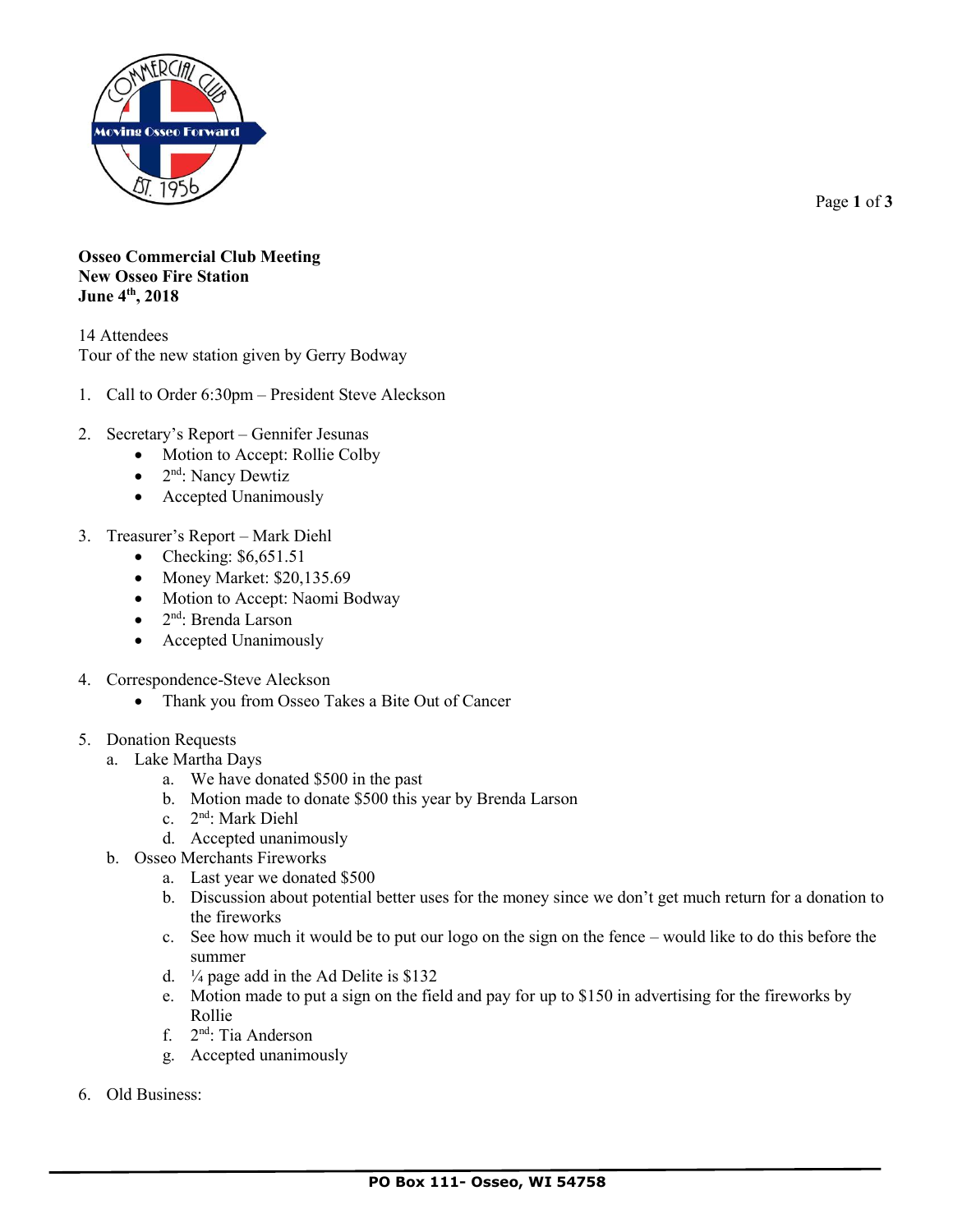

Page **2** of **3**

- a. Scholarship winners
	- Steve presented scholarships at the awards dinner
- b. Scouts
	- Two Eagle Scouts Ethan Dahl & Ben Dewitz
		- 1. Letter of certification was sent to each of them
	- Girls in Scouts
		- 1. Had an inquiry from the district about whether we had an opinion about girls in our troop since we are the charter sponsor
		- 2. We said we would defer to the troop leaders
- c. Osseo in Bloom-Jim Cialdini
	- Open meeting held in town
	- 12-15 people attended
	- Tri-County New reporter attended and did a write-up in the paper
	- 10 planters were ordered and should arrive next week
	- Dennis Smith is going to help decide what to plant and will donate perennials to the effort
	- A group of ladies is assembled to weed and maintain the planters
	- No hanging baskets this year downtown, but planning to do that next year
	- Would like to decorate the crosswalks downtown the high school art teacher is going to come up with a design and someone is going to make a stencil of the design so it can be re-done each year if needed
- d. Farmers Market update
	- The committee is meeting tonight to finalize plans
	- First night will be June  $25<sup>th</sup>$
- e. Committee updates:

## Membership

• A few new members have signed up – Mayo Health System, The Source House, Compeer Financial Fundraising

Golf Outing-July  $12<sup>th</sup>$ , 2018

- Registration will be available on our website
- Flyers are available
- Start time moved back to 3:00 shotgun start
- Looking for raffle items
- Looking for business sponsors trying not to only rely on our current members, but focus on other non-member businesses – donation would be a minimum of \$25
- Ford store is signed up for the truck giveaway (Todd Kittleson will cover the additional cost if we go over the max amount of golfers)
- Looking for volunteers to help plan and work at the event Duck Float?
- Should we change it to a regular raffle?
- If we're going to do it, then need to get the tickets printed by Lake Martha Days
- Keep the payout structure the same
- Marketing committee will come up with an idea